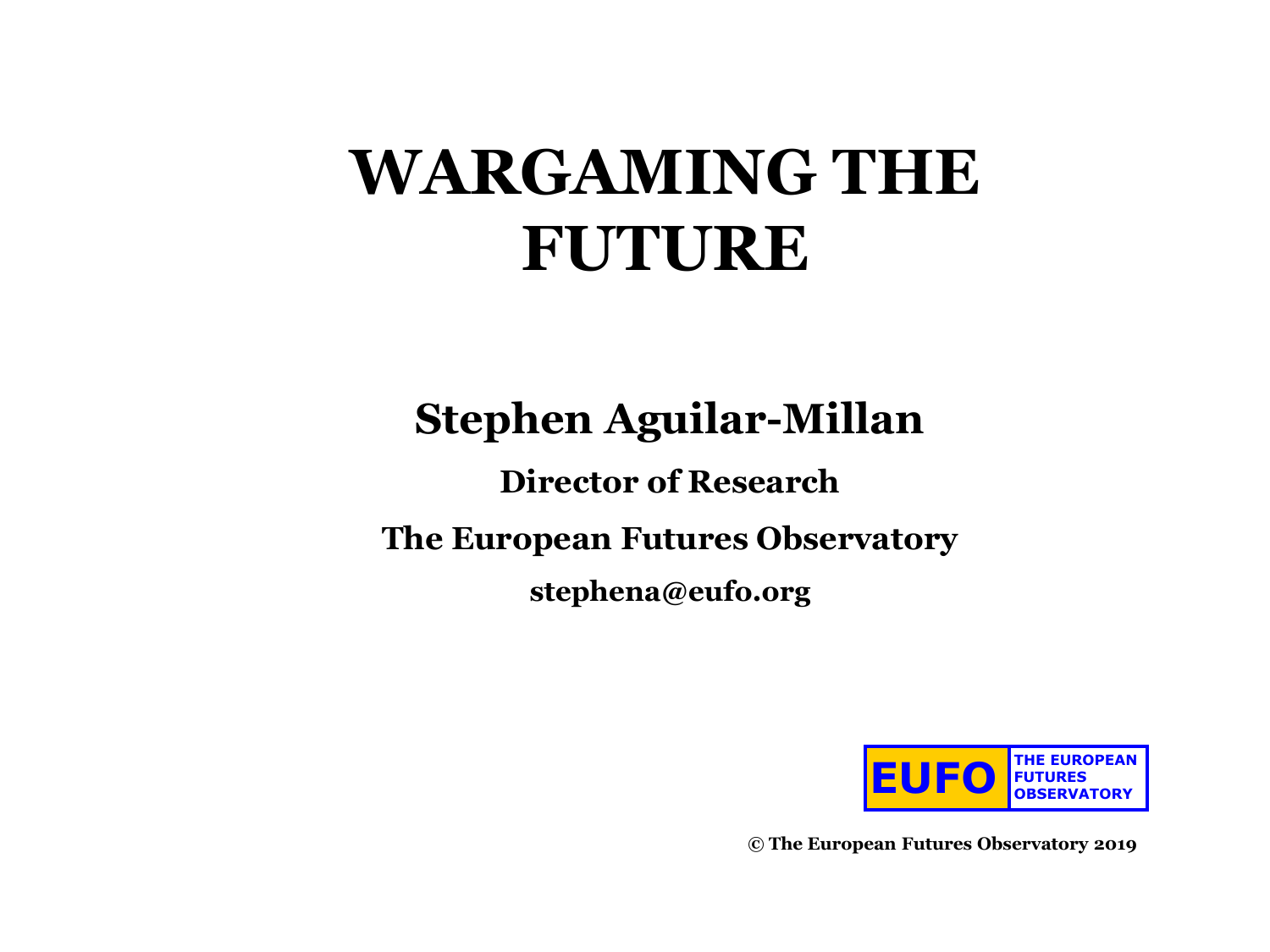### **If you remember one thing, remember this.**



#### **The Futures Cone**

Attrib. Joseph Voros

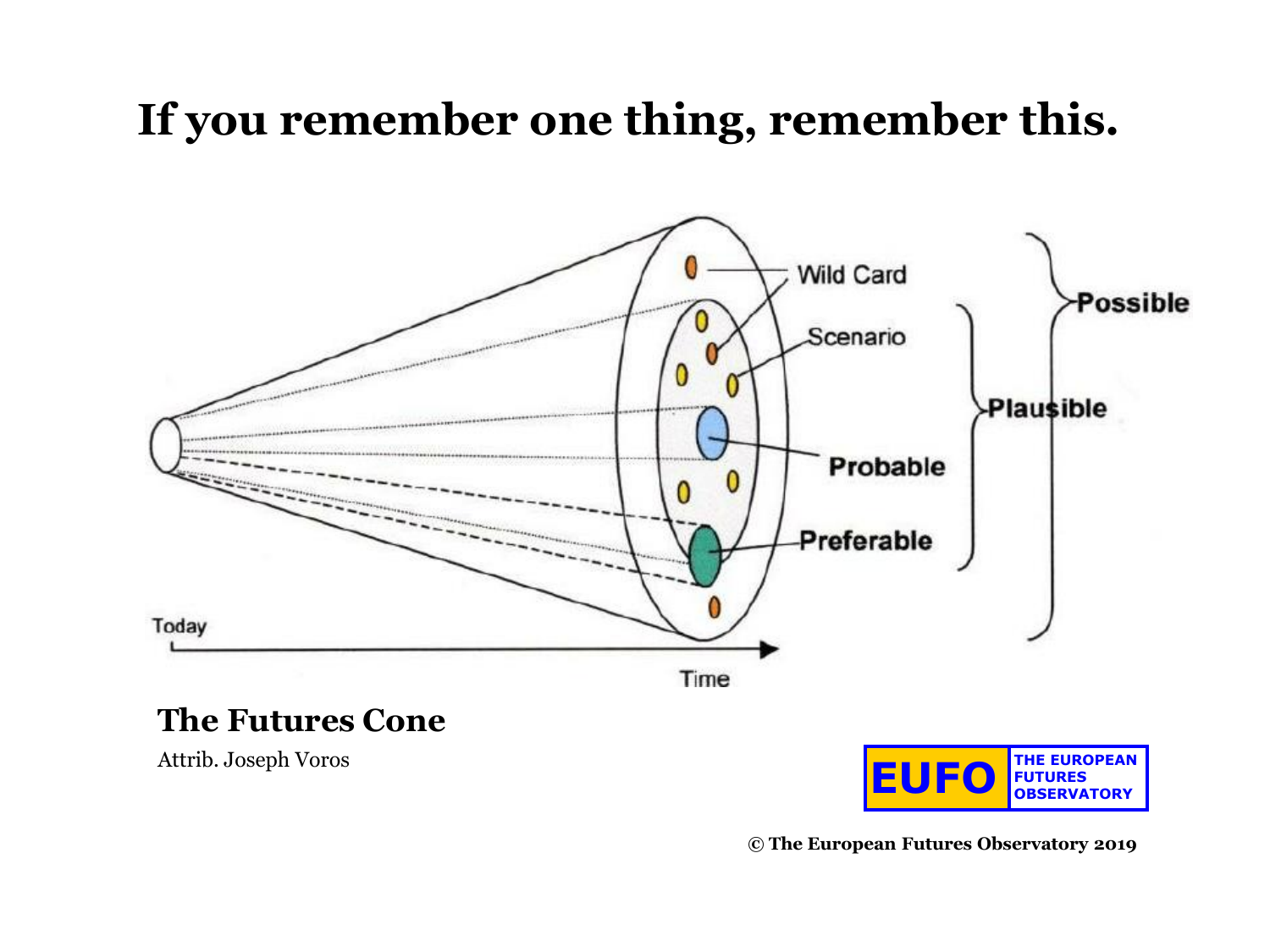## **Where have we seen this before?**



Figure 1 - The Future Force Concept; guiding coherent future force development



8

Ministry

of Defence

**© The European Futures Observatory 2019**

Joint Concept Note 1/17

**Future Force Concept** 

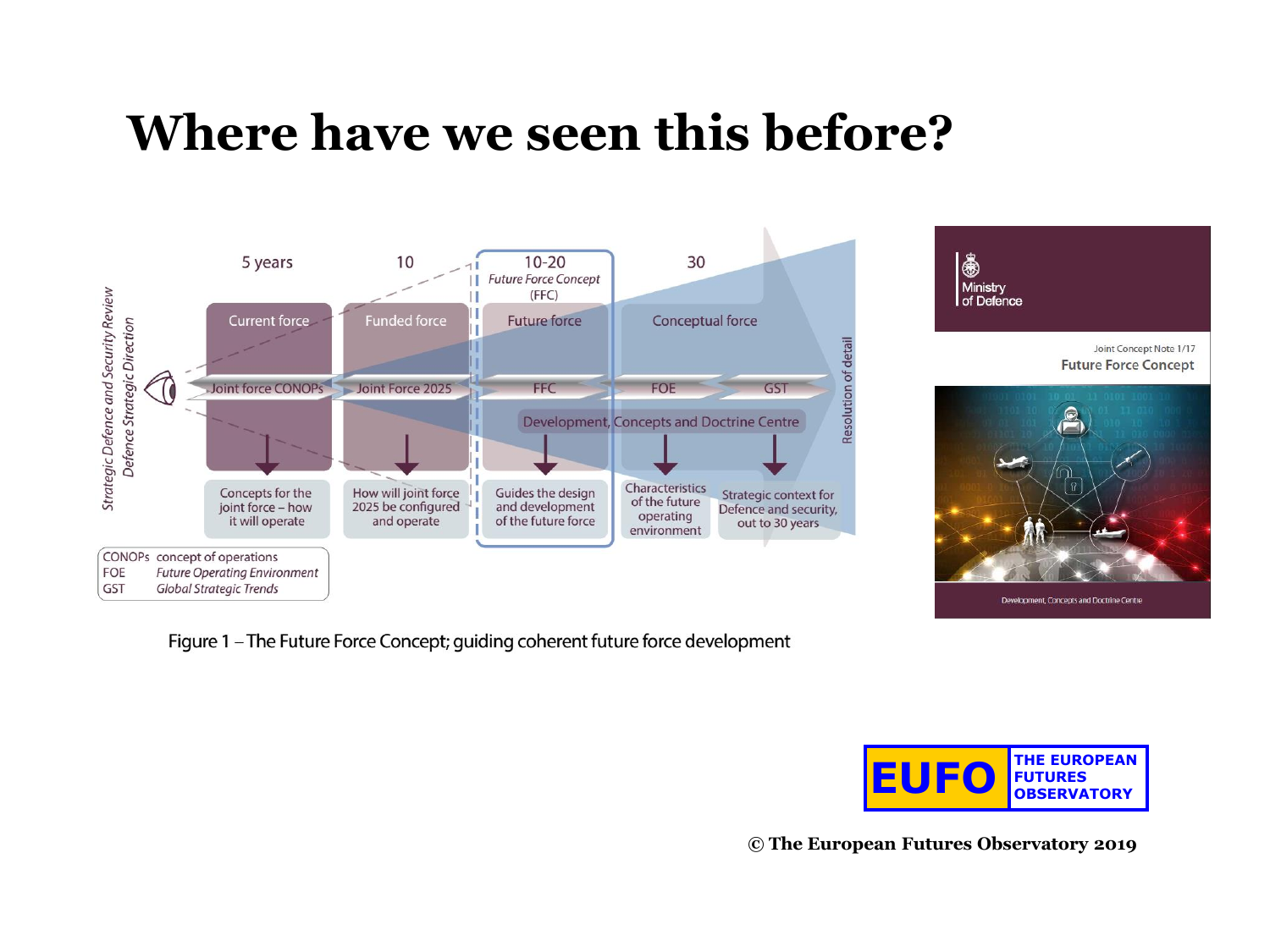## **Can a lot happen in 30 years?**





**Europe 1990 Europe 2020**